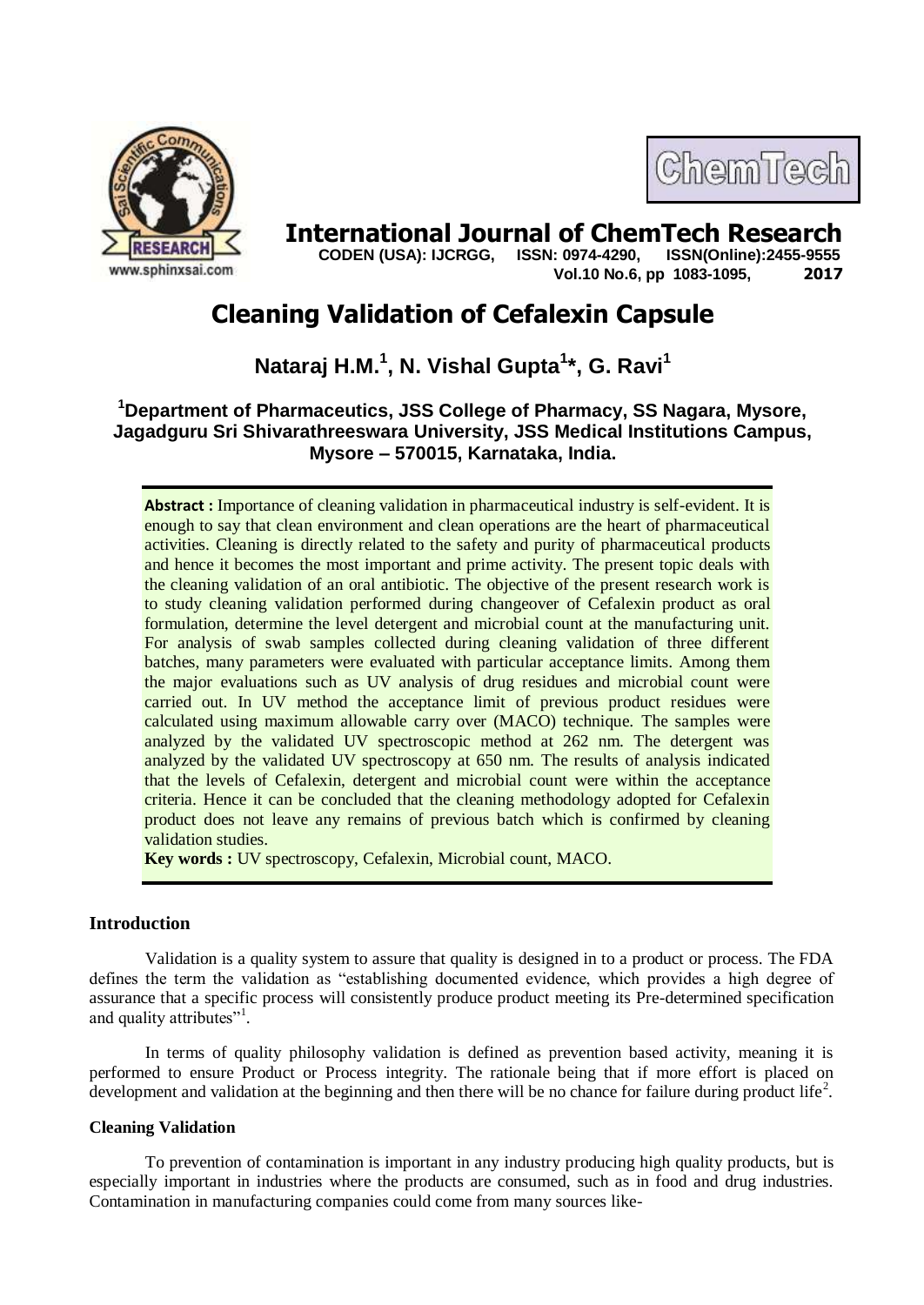- $\triangleright$  Contaminated starting material
- $\triangleright$  Poor cleaning of equipment
- $\triangleright$  Lack of training of operating staff
- $\triangleright$  Non-compliance with operating procedures.

The prevention of contamination through the use of control measures is important issue for manufacturing companies<sup>3</sup>.

# **Importance of cleaning validation4, 5 .**

- $\checkmark$  Pharmaceuticals can be contaminated by potentially dangerous substances so it is essential to establish adequate cleaning procedures
- $\checkmark$  Cleaning validation should be performed in order to confirm the effectiveness of a cleaning procedure
- $\checkmark$  The data should support a conclusion that residues have been reduced to an acceptable level (FDA)  $\checkmark$  Particular attention should be accorded to the validation of cleaning procedures (WHO)
- Particular attention should be accorded to the validation of cleaning procedures (WHO)

# **Cleaning validation protocol6-8**

- $\checkmark$  The cleaning validation protocol should include the following data
- $\checkmark$  Objective of the validation
- $\checkmark$  Responsibility for performing and approving validation study
- $\checkmark$  Description of equipment to be used
- $\checkmark$  Interval between end of production and cleaning, and commencement of cleaning procedure
- $\checkmark$  Cleaning procedures to be used
- $\checkmark$  Any routine monitoring equipment used
- $\checkmark$  Number of cleaning cycles performed consecutively
- $\checkmark$  Sampling procedures used and rationale
- $\checkmark$  Sampling locations (clearly defined)

# **Materials & Methods**

#### **Materials**

| Product      | Cefalexin             |
|--------------|-----------------------|
| Generic name | Cefalexin monohydrate |
| Category     | Anti-bacterial        |
| Batch size   | 5000 No               |
|              |                       |

# **List of equipment's**

# **Table 1:List of equipment's used in Cefalexin capsule manufacturing**

| S.No      | Equipment                           | Surface area in cm <sup>2</sup> |
|-----------|-------------------------------------|---------------------------------|
|           | Dispensing Booth                    | 5000                            |
|           | Balance pan                         | 2000                            |
|           | Sifter                              | 9200                            |
| Multimill |                                     | 6000                            |
|           | Octagonal Blender                   | 5310                            |
|           | In process container                | 7000                            |
|           | Capsule filling machine             | 25360                           |
|           | Total surface area of all equipment | $59870$ cm <sup>2</sup>         |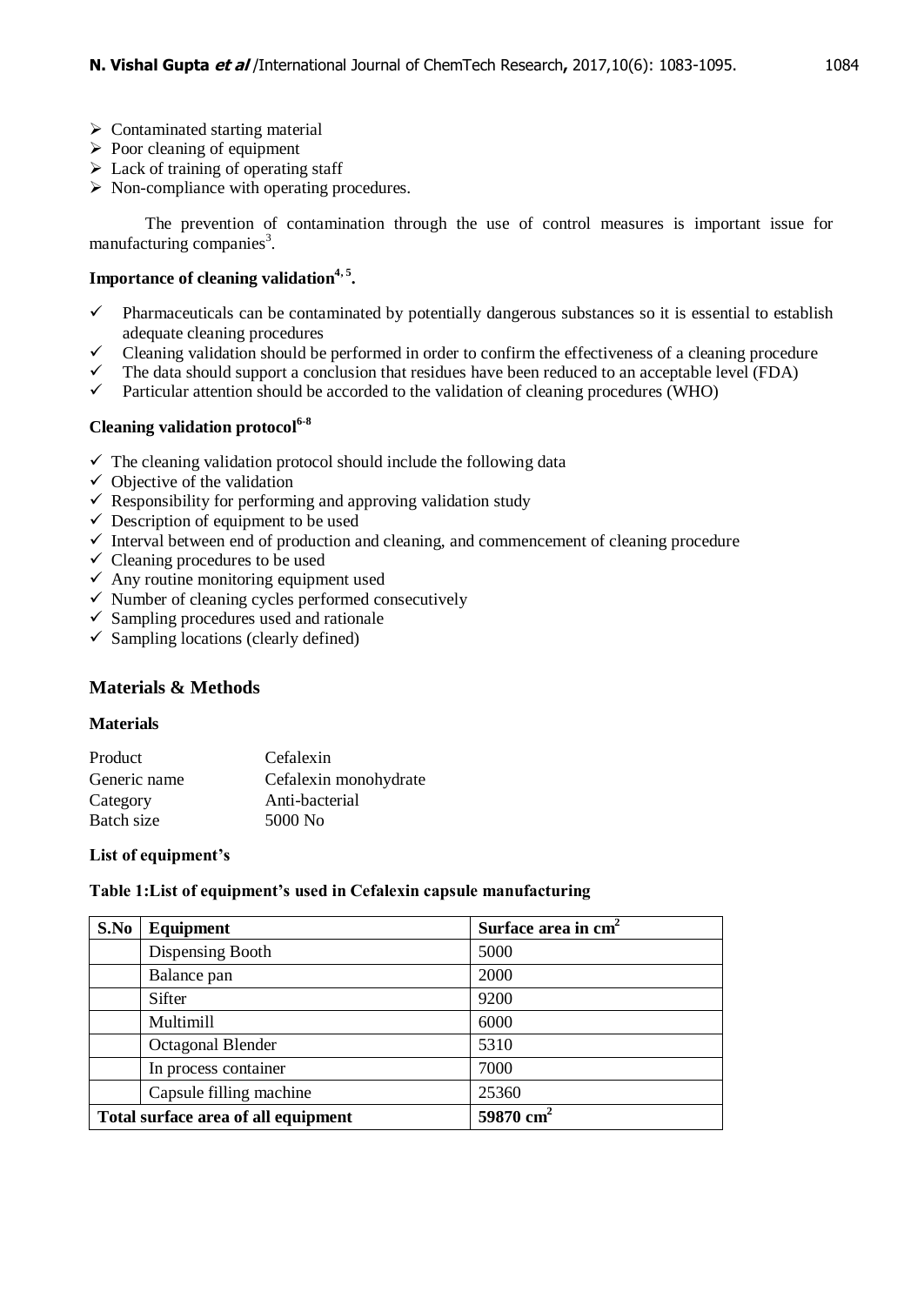# **Cleaning agent**

These are used in pre-wash and rinsing stage of the cleaning operation. They include material such as water, organic solvent like ethanol, isopropyl alcohol, complex detergent, oxidizing agents, organic and inorganic sequesters non foaming surfactants. Detergents are used for cleaning process, their composition should be known and acceptable limit of it should be defined after cleaning. Based on the cleaning requirement and the nature the concentration of cleaning agent must be decided [9]. The selection of cleaning agent is based on

- $\checkmark$  Mode and method of application
- $\checkmark$  Easy availability and economically affordable  $\checkmark$  Compatibility with equipment surface
- $\checkmark$  Compatibility with equipment surface  $\checkmark$  Effective removal of dirt
- Effective removal of dirt
- $\checkmark$  Non-toxic and easy to handle and remove

As the cefalexin capsule is soluble in SLS and slightly soluble in water. So water with SLS used as a cleaning agent with water $10$ .

# **Equipment cleaning procedure11, 12**

Equipment cleaning procedure involves the different steps they are

- Elemoving of gross accumulation  $\checkmark$  Equipment washing
- $\checkmark$  Equipment washing  $\checkmark$  Initial rinse
- $\checkmark$  Initial rinse<br> $\checkmark$  Final rinse
- Final rinse

# **Method of equipment cleaning13, 14**

The Equipment cleaning methodology involves any one of the following types of cleaning process based on the manufacturing situation.

- 1. Batch to batch changeover of same product on different filling days
- 2. From one strength to different strength of same product on different filling days
- 3. One Product to other product changes over.

# **Sampling method<sup>15</sup>**

Samples were collected from various equipments, by adopting cleaning methods as described in procedure for cleaning equipment. Swab and Rinse sampling methods were used for sampling purposes.

# **Rinsing<sup>15</sup>**

Rinse Sampling involves passing water 10 liters (cleaning agent) over Surface area of equipment and analyzing the recovery solution.

# **Method of swabbing <sup>15</sup>**

Swabbing was performed using Tex wipe 714 A swab, made of polypropylene tip of 1 cm<sup>2</sup> area. During the swabbing process, the operator used latex gloves. Handling of swab was done using tweezers. At no time, the operator touched the swab. The swab was moistened with appropriate cleaning agent (approx. 1ml).Moistened here means a sufficient amount of liquid to saturate the tip. Immediately after wetting the bud, the specific equipment or machine surface was swabbed. In each case the surface area swabbed was 10 cm<sup>2</sup>. The diagram shown below specifies the method of swabbing the surface. Swabbing was done in a "painting" motion across the surface. The swab was first applied in a North -South motion and then again in East - West motion (after rotating at  $180^0$ ).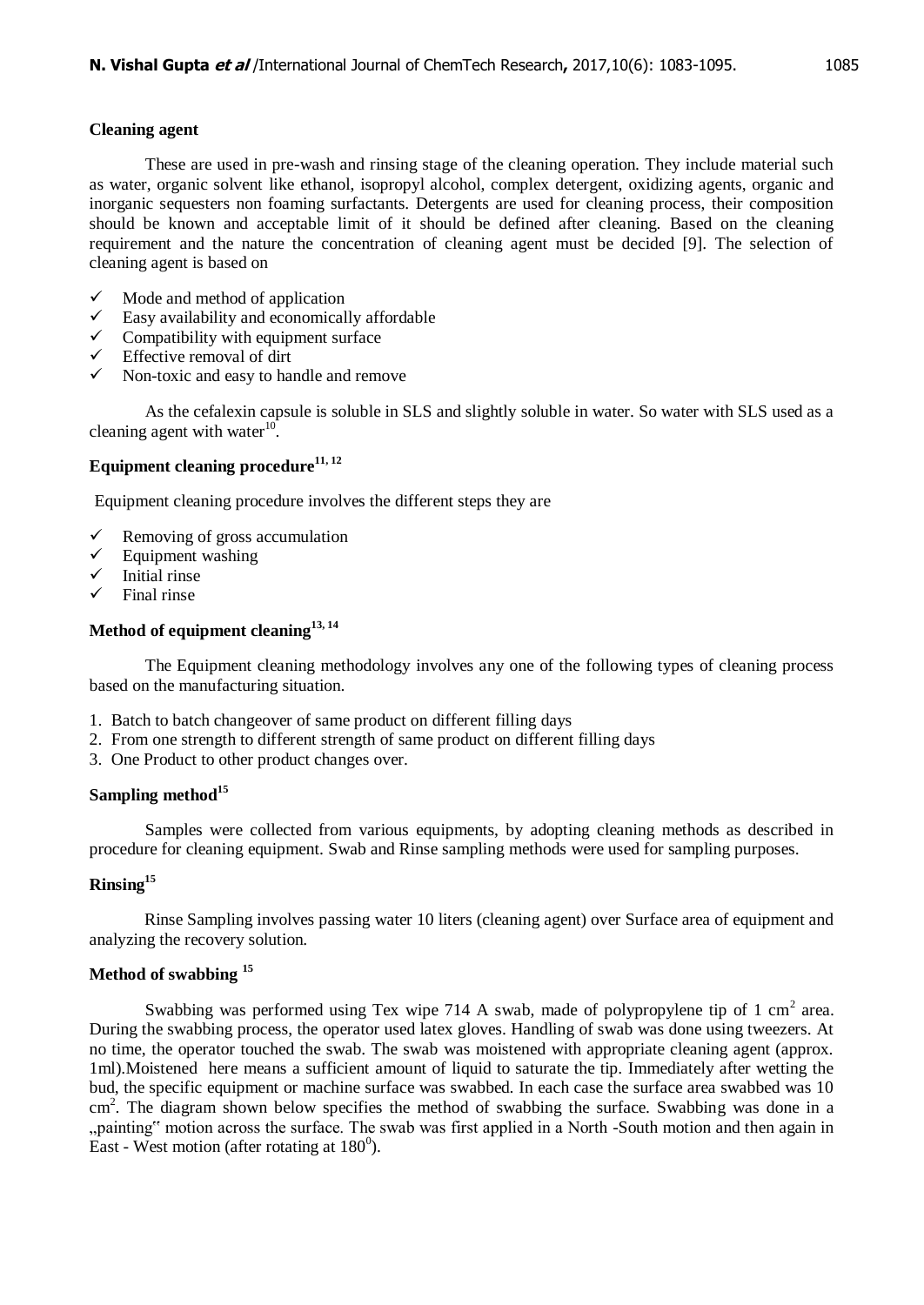

**Figure 1: Structure of swabbing pattern**

The swabbed swab was dipped in 10 ml of purified water, vortexed in a cyclo-mixer for 5 min. The resulting solution was analyzed by validated method of analysis. The concentration of drug was determined from the sample concentration andStandard concentration and the concentration of drug was calculated for each equipment or machine based on the surface area.

# **Results and Discussion**

# **Determination of Acceptance Criteria**

The principle is that the standard therapeutic daily dose of product B (Next product) may be contaminated by not more than 1/1000 of the TDD of the substance investigated in the cleaning validation (Product A **or** Previous product). It only applies when therapeutic daily dose is known. Establishing the acceptance limit by using the MACO shall involves the following equation<sup>16</sup>.

**MACO** TDD Preious  $\times$  MBS  $SF \times TDD$  Next **MACO =** Maximum Allowable Carryover **TDD previous =** Standard therapeutic dose of the investigated product **TDD next =** Standard therapeutic dose of the daily dose for the next product **MBS =** Minimum batch size for the next product **SF =** Safety factor (normally 1000 is used in calculations based on TDD)

| <b>Table 2: MACO limits for Cefalexin capsules</b> |  |  |  |
|----------------------------------------------------|--|--|--|
|----------------------------------------------------|--|--|--|

|                        | <b>Product</b> | <b>API</b>             | Label<br>Claim | Max.dose<br>No. of<br>capsules/day) | <b>Therapeutic</b><br>daily dose | <b>Minimum</b><br>batch size |
|------------------------|----------------|------------------------|----------------|-------------------------------------|----------------------------------|------------------------------|
| Previous<br>Product    | ProductA       | Cefalexin              | $500$ mg       |                                     | 1000mg                           | 5000                         |
| <b>Next</b><br>Product | Product<br>B   | Cefuroxime<br>Axe tile | $500$ mg       | $\overline{2}$                      | $500$ mg                         | 4000                         |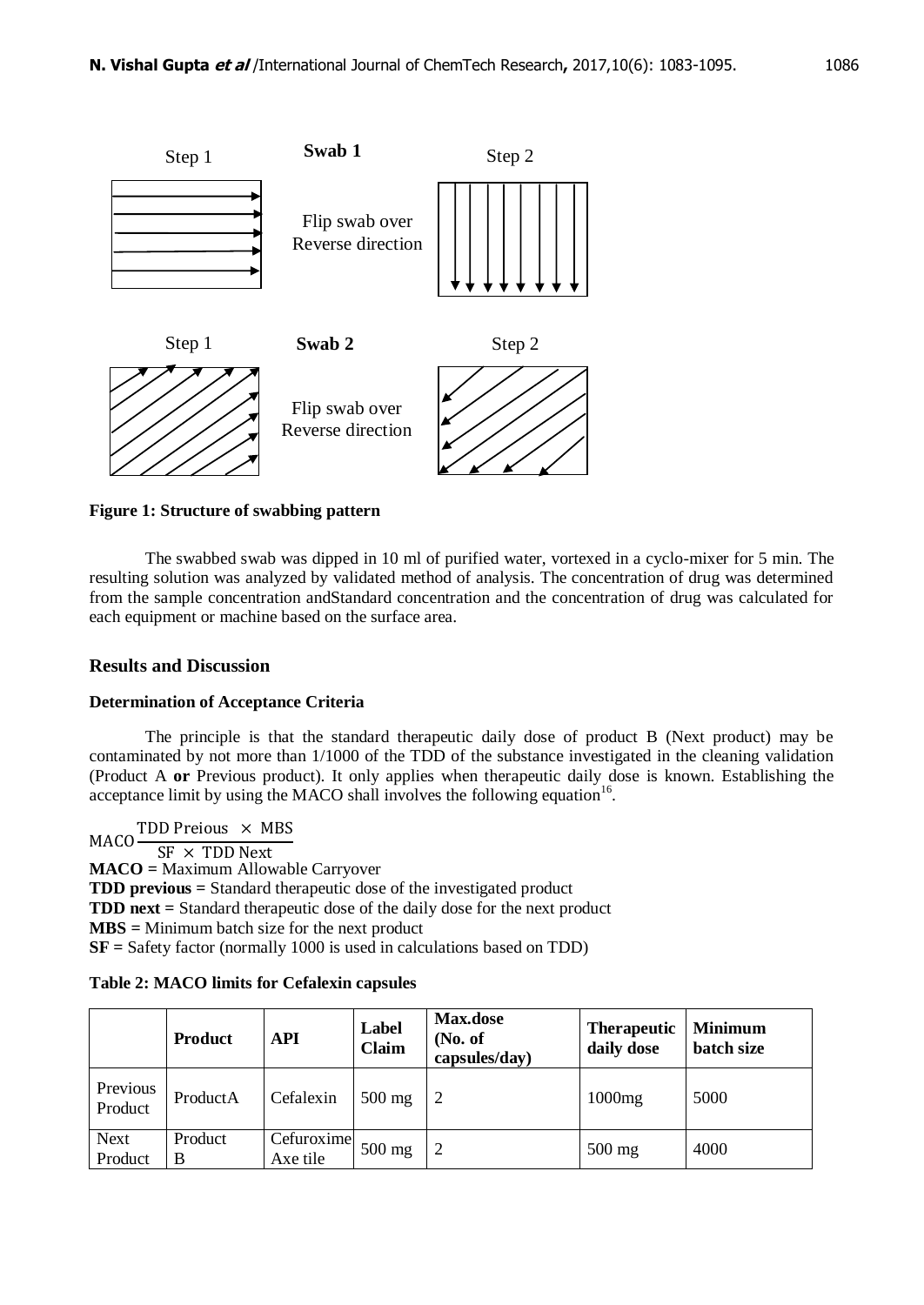# **MACO calculation**

According to the company MACO can be calculated based on the 10 ppm criteria

 $\mathbf{1}$ R T  $R = 10$  mg of active ingredient of product A/kg  $S =$  Minimum batch size of product B (85kg)  $T =$  Common surface area between product A and product B  $U =$  Swab area (10 cm<sup>2</sup>) ppm- $10 \times 85 \times 10$ 295490  $= 0.028mg$ = 28.76 micrograms

**Acceptance limit**: Not more than 28.76 µg of Cefalexin in next batch

**Total Microbial Count**: It was carried out by using soya bean casein digest agar media.

# **Procedure**

1 ml of rinse sample was added to each of two Petri plates and sterile soya bean casein digest agar media was poured to which previously inactivated or neutralized the effect of bacteriostatic or fungi static which may present in swab sample solution. Tween and lecithin will inactivate the residue of disinfectants.

The medium was allowed to solidify and incubated the plate at  $37 \pm 0.5^{\circ}$  c for 5 days.

The result was reported as colony forming units per 100 ml of rinse sample, which gave an estimate of the microbial load on that surface.

# **Acceptance criteria**

Microbial count should be not more than 25 cfu / 100 ml

# **Acceptance limit for detergent**

The toxicity data may be used for calculating MACO. The given equation is used for calculating the MACO from NOEL number (No Observable effect level)

| $NOEL = LD 50 \times Empirical factor$         |         |
|------------------------------------------------|---------|
| LD 50 of detergent                             | 100     |
| <b>Empirical factor=</b>                       | 0.00005 |
| $NOEL = 100 \times 0.00005 = 0.005$            |         |
| $ADI = NOEL \times AAW \times SF$              |         |
| <b>NOEL</b>                                    | 0.005   |
| AAW                                            | 70      |
| <b>SF</b>                                      | 0.001   |
| $ADI = 0.005 \times 70 \times 0.001 = 0.00035$ |         |

M A

R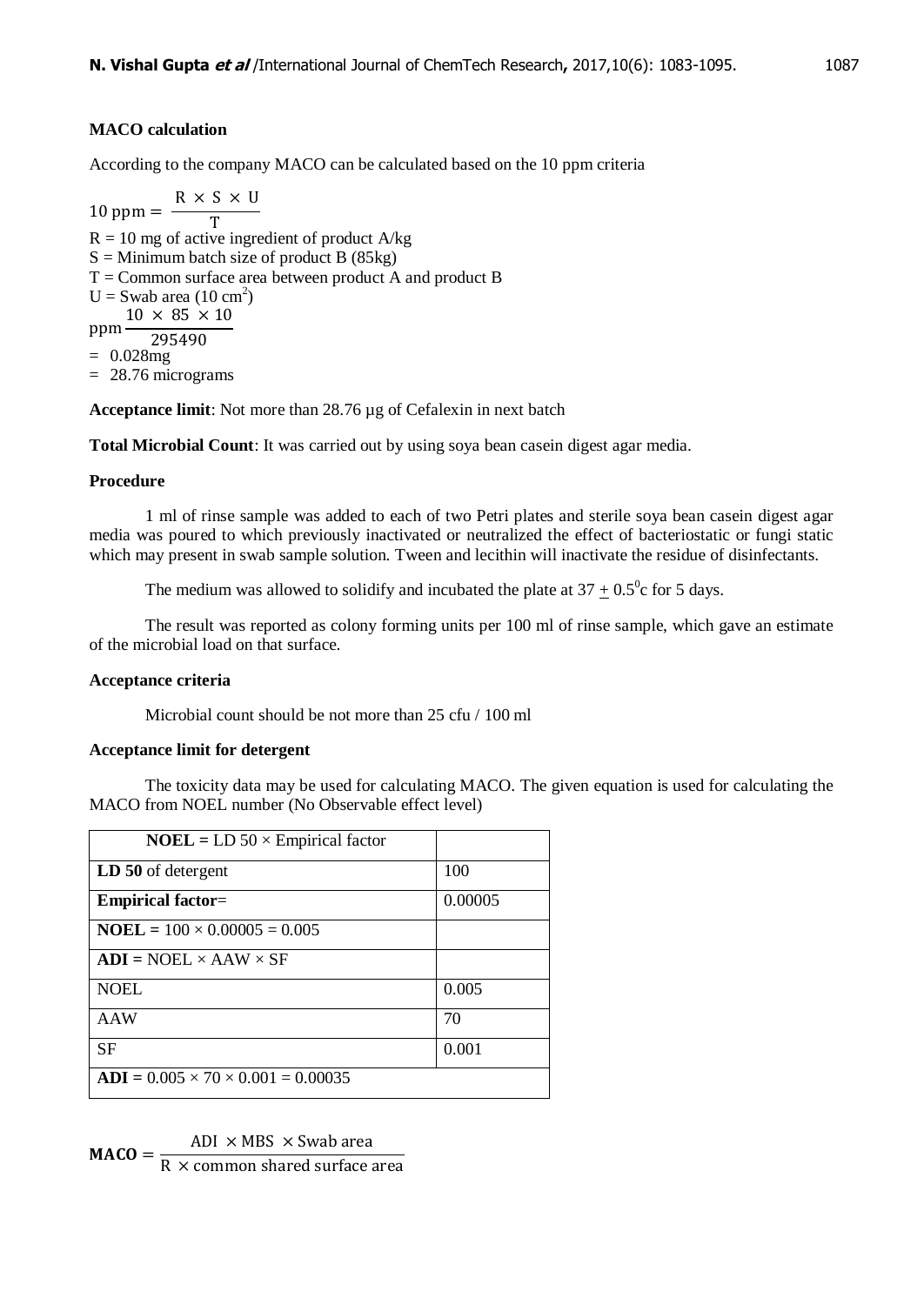| ADI                 | $0.00035$ mg          |
|---------------------|-----------------------|
| <b>MBS</b>          | $100000$ no           |
| Swab area           | $10 \text{ cm}^2$     |
| Maximum daily dose  | $1000$ mg             |
| Common surface area | $266710 \text{ cm}^2$ |

M  $\boldsymbol{0}$  $\mathbf{1}$ 

#### **Acceptance limit**

- 1. Not more than 1.18 mg/ swab of detergent in the next product
- 2. MACO acceptance limit for equipments based on 10 ppm =  $28.76 \mu$ g<br>3. Microbial acceptance limit for equipments =  $25 \text{ c} \text{fn} / 100 \text{ ml}$
- Microbial acceptance limit for equipments  $=25 \text{ cftu}/100 \text{ ml}$
- 4. MACO acceptance limit for detergent  $= 1.18$  mg/swab

# **Estimation of Cefalexin in Swab Sample17-19**

This test is carried out during the product change over from Cefalexin to other product. This test estimates the amount of the drug in the swab sample.

#### **Standard stock solution (500 ppm)**

Weigh and transfer about 50.05 mg of Cefalexin in to 100 ml of clean and dry volumetric flask, add 60 ml of water and sonicate to dissolve and make up with water.

#### **Standard solution (10 ppm)**

Accurately 2 ml of standard stock solution was transferred in to 100 ml of volumetric flask and make up with water. The resulting solution was containing Cefalexin in the concentration of 10 ppm.

#### **Blank solution**

Transfer the 10 ml of diluents in to a test tube and place a clean swab into the test tube and sonicate for 3 minutes. Squeeze the swab and take it out.

#### **Sample solution**

Transfer the 10 ml of diluents in to a test tube and place a clean swab into the test tube and sonicate for 3 minutes. Squeeze the swab and take it out. Take the swabbing, place the swab into the test tube, sonicate for 3 minutes. Squeeze the swab and take it out.

#### **Procedure**

Measure the absorbance of standard solution and sample solution in 1cm cell on suitable uv spectrometer at 262 nm using water as a blank. Record the absorbance and calculate the content of Cefalexin by using the following formula.

Amount of Cefalexin  $=\frac{S}{Stan}$ S  $\frac{\text{ard weight}}{100} \times \frac{2}{10}$  $rac{2}{100} \times \frac{P}{ }$  $\frac{100}{100}$  X

# **Estimation of Detergent in Swab Sample 20-22**

#### **Preparation of standard solution**

Weigh accurately 0.5 gm of sodium lauryl sulfate and transfer to a 500 ml volumetric flask. Dissolve it and dilute to a volume with distilled water. (Solution A)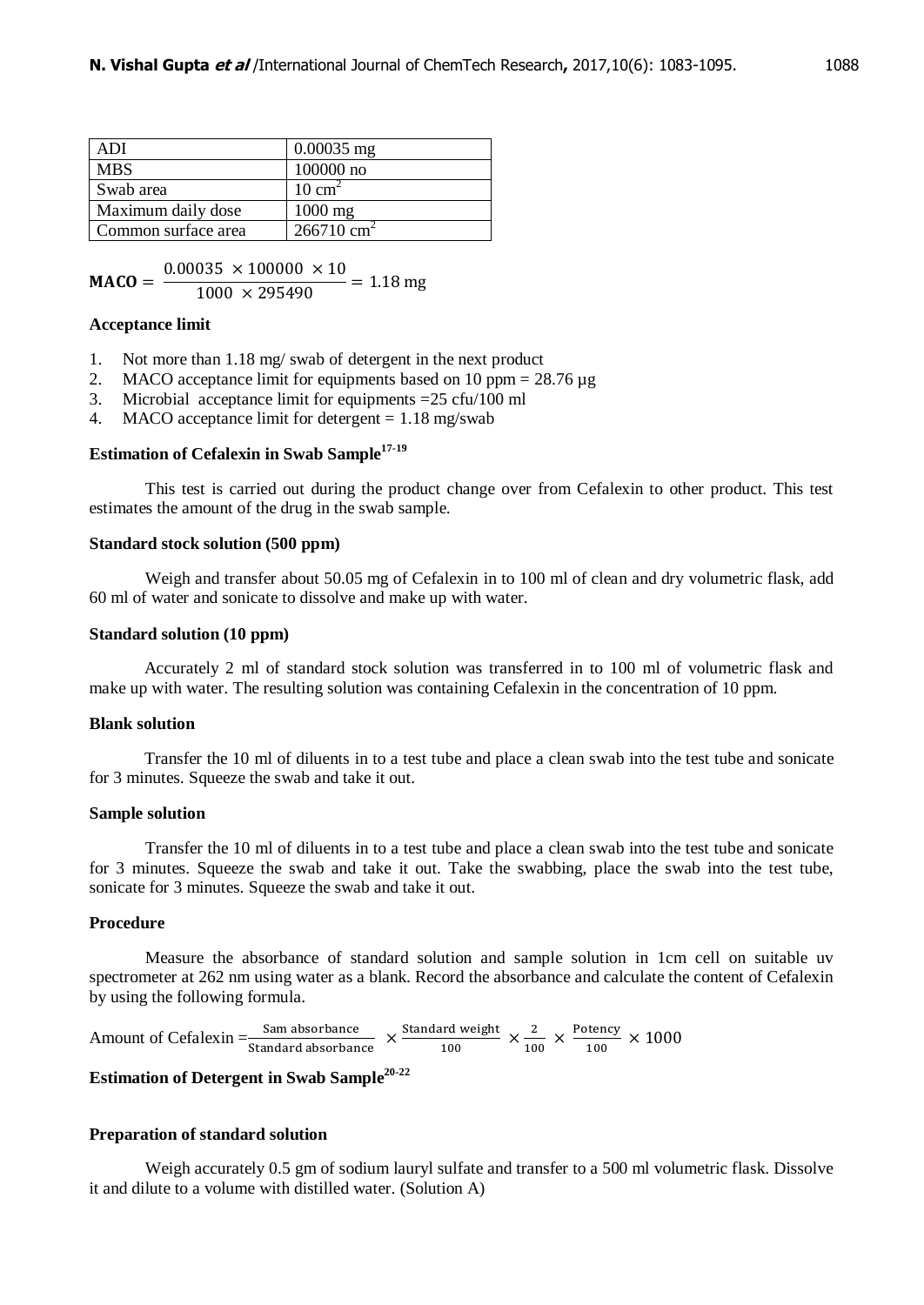Pipette 1.0 ml of solution A to a 100 ml flask and dilute to volume with distilled water (solution B)

Pipette 20 ml of solution B in to 250 ml separator add 80 ml of water and done the extraction collect the chloroform layer and make up to 100 ml with chloroform layer.

# **Preparation of blank solution**

Pipette 100 ml of distilled water to a 250 ml separator and done the extraction, collect chloroform layer and make up to 100 ml with chloroform

#### **Preparation of sample solution**

Take the 100 ml of detergent sample to a 250 ml separator and done the extraction, collect chloroform layer and make up to 100 ml with chloroform.

# **Procedure**

Measure the absorbance of the blank, standard, sample solution against chloroform at 650 nm in 1 cm cell.

#### **Development and Validation of Analytical Method**

UV Spectrophotometric method for the determination of Cefalexin in swab samples was developed and validated by determining the LOD and LOQ, precision, accuracy, linearity and recovery studies. Detection wavelength selected for analysis was at 262 nm.

**Make:** Shimadzu

**Model:** UV-1700 Series

# **Standard stock solution (500 ppm)**

Weigh and transfer about 50.05 mg of Cefalexin in to 100 ml of clean and dry volumetric flask, add 60 ml of water and sonicate to dissolve and make up with water.

# **Standard solution (10 ppm)**

Accurately 2 ml of standard stock solution was transferred in to 100 ml of volumetric flask and make up with water. The resulting solution was containing Cefalexin in the concentration of 10 ppm.

# **Blank solution**

Transfer the 10 ml of diluents in to a test tube and place a clean swab into the test tube and sonicate for 3 minutes. Squeeze the swab and take it out.

#### **Determination of absorption maxima**

Standard solution 10 μg/ml were scanned between 200- 400 nm. Spectrum was recorded and the suitable absorption maxima selected was 262 nm.

# **Limit of detection and quantitation**

Prepare sample solution of different concentration 0.05 μg/ml, 0.1 μg/ml, 0.5 μg/ml, 1.0 μg/ml, 2 μg/ml, 5 μg/ml, 10 μg/ml, 15 μg/ml and 20 μg/ml. Run thesolution and determine the lowest concentration of the active ingredient in the extraction solution, which can be quantitatively determined. Plot a calibration curve of concentration versus results.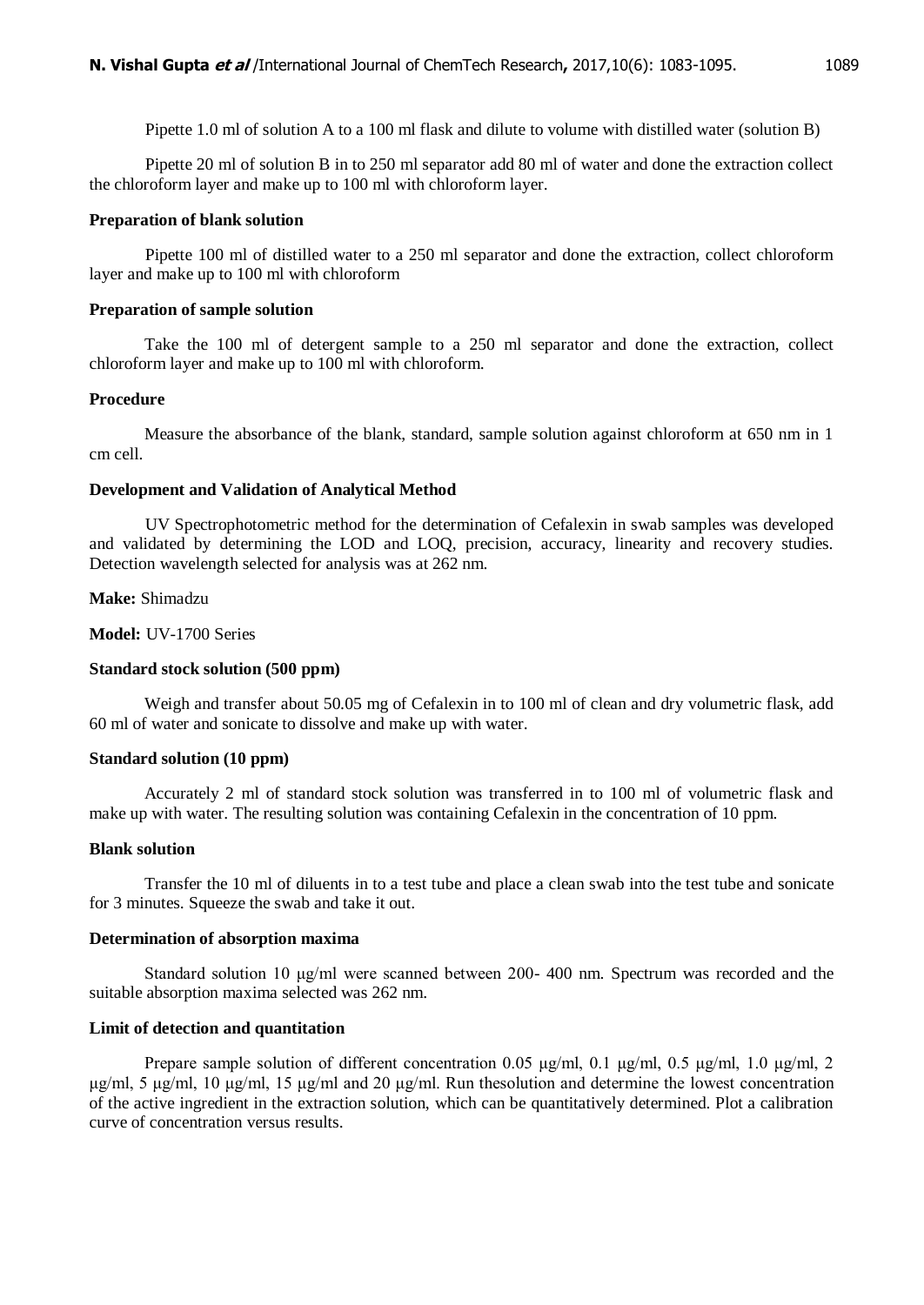#### **Accuracy**

Accuracy is measure for the difference between the average value found in the analysis and the theoretical value. It is often expressed as the percent recovery by the assay of the known, added amounts of the analyte to a blend of all excipients.

#### **Standard stock solution (500 ppm)**

Weigh and transfer about 50.05 mg of Cefalexin in to 100 ml of clean and dry volumetric flask, add 60 ml of water and sonicate to dissolve and make up with water.

#### **Standard solution (10 ppm)**

Accurately 2 ml of standard stock solution was transferred in to 100 ml of volumetric flask and make up with water. The resulting solution was containing Cefalexin in the concentration of 10 ppm.

#### **Procedure for accuracy**

The study is performed with solution of different concentration of active ingredient Cefalexin. Three different concentration of known concentration of solution across the range of 5 μg/ml, 10 μg/ml and 15 μg/ml (5 to 15 μg/ml of average limit which is 10 μg/ml).

- Record the absorbance readings in triplicate at 262 nm and note down absorbance reading at 262 nm.<br>Record the absorbance readings in concentration of 80 % 90 % 100 % 110 % and 120 % at 262 nm
- Record the absorbance readings in concentration of 80 %, 90 %, 100 %, 110 % and 120 % at 262 nm.

#### **Acceptance criteria**

Recovery from all levels should be between 98 - 102 %.

# **Precision**

To determine the efficity of cleaning from the surface of equipments, the process of cleaning was verified on plate of stainless steel. The process of cleaning was performed on the plate by swabbing.

#### **Inter day precision**

Inter day precision was found out by preparing 30 μg/ml equivalent concentration of formulation for three days and standard.

#### **Dilution**

Weigh and transfer about 50.05 mg of cefalexin in to 100 ml of clean and dry volumetric flask, add 60 ml of water and sonicate to dissolve and make up with water. From above solution 6 ml of standard stock solution was transferred in to 100 ml of volumetric flask and make up with water. The resulting solution was contains Cefalexin in the concentration of 30 ppm.

#### **Acceptance criteria**

RSD of the result of the determinations should not more than 2.0%.

#### **Linearity**

Accurately 2 ml of standard stock solution was transferred in to 100 ml of volumetric flask and make up with water. The resulting solution was containing Cefalexin in the concentration of 10 ppm. Aliquots from Linearity stock solution (10 ppm) were transferred into different sets of 100 ml volumetric flasks. The volumes were made up with water. To get concentration ranging from 10, 20, 30, 40 and 50ppm. These concentrations were labeled as Linearity Level 1, 2, 3, 4 and 5 respectively.

#### **Acceptance criteria**

The correlation coefficient and Regression coefficient must be greater than > 0.999 ( $\mathbb{R}^2$  > 0.999).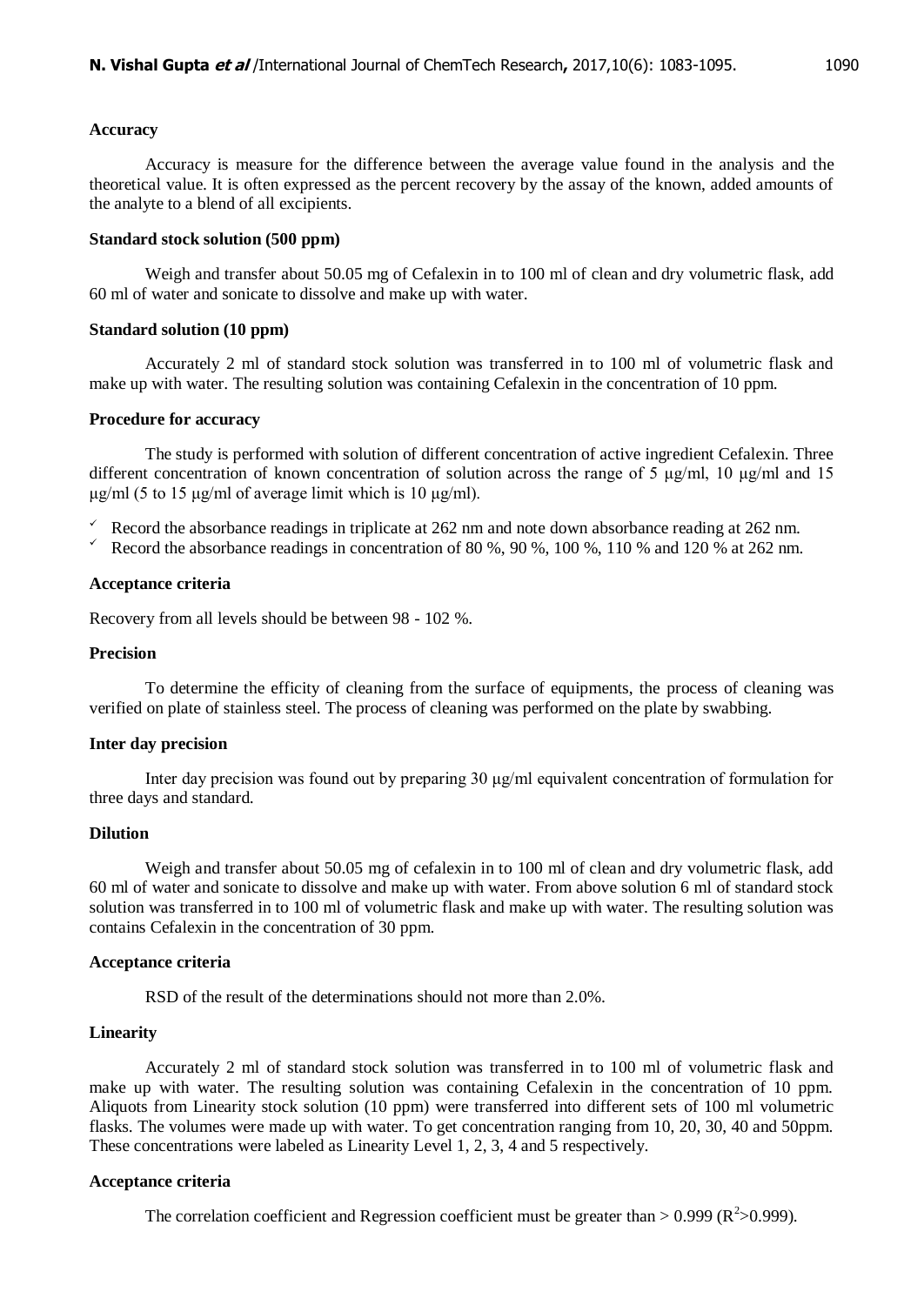#### **Recovery studies**

To determine the efficity of cleaning from the surface of equipments, the process of cleaning was verified on plate of stainless steel. The process of cleaning was performed on the plate by swabbing.

#### **Sample solution**

Prepare the standard solution of 50  $\mu$ g/ml in water. Pipette 1 ml of this solution on cotton swab. Extract thrice with 30 ml of the water and transfer to 100 ml volumetric flask and add 10 ml of water to obtain 5 μg/ml.

#### **Standard solution**

Accurately 2 ml of standard stock solution was transferred in to 100 ml of volumetric flask and make up with water. The resulting solution was containing Cefalexin in the concentration of 10 ppm. The solution of 10 ppm is considered as reference solution and is considered to 100 % recovery.

#### **Acceptance criteria**

The recovery of the Swab should be greater than 75%.

The cleaning validation was performed. Cleaning validation was carried for various equipments used commonly during the production of Cefalexin capsules and the swab samples were collected and analyzed by the validated UV method for the content of Cefalexin.

| S.No | Equipment               | <b>Location of swab area</b> | <b>Amount of Cefelexin in ppm</b> |                |                |
|------|-------------------------|------------------------------|-----------------------------------|----------------|----------------|
|      |                         |                              | <b>Batch 1</b>                    | <b>Batch 2</b> | <b>Batch 3</b> |
|      | Dispensing Booth        | Surface and Center           | 1.21                              | 1.23           | 1.24           |
|      | Sifter                  | Surface and Inner surface    | 2.16                              | 2.15           | 2.14           |
| 3    | Multi mill              | Surface and Inner surface    | 1.42                              | 1.43           | 1.41           |
|      | Blender                 | Surface and Inner surface    | 2.23                              | 2.21           | 2.21           |
|      | In process container    | Surface and contact surface  | 0.21                              | 0.19           | 0.20           |
| 6    | Capsule filling machine | Surface                      | 1.83                              | 1.85           | 1.82           |
|      | Utensils                | Surface                      | 0.38                              | 0.40           | 0.79           |

**Table 3:Cleaning validation report of detergent for 3Three Batches**

Amount of cefalexin was found within the limits for swab tests and MACO (Maximum allowable carry over) calculations have been performed and the results were found to be within the limits

#### **Determination of Acceptance Criteria**

The principle is that the standard therapeutic daily dose of product B (Next product) may be contaminated by not more than 1/1000 of the TDD of the substance investigated in the cleaning validation (Product A **or** Previous product). It only applies when therapeutic daily dose is known. Establishing the acceptance limit by using the MACO shall involves the following equation.

M T S

**MACO =**Maximum Allowable Carryover

**TDD previous =**Standard therapeutic dose of the investigated product

**TDD next =** Standard therapeutic dose of the daily dose for the next product

**MBS =**Minimum batch size for the next product

**SF =** Safety factor (normally 1000 is used in calculations based on TDD)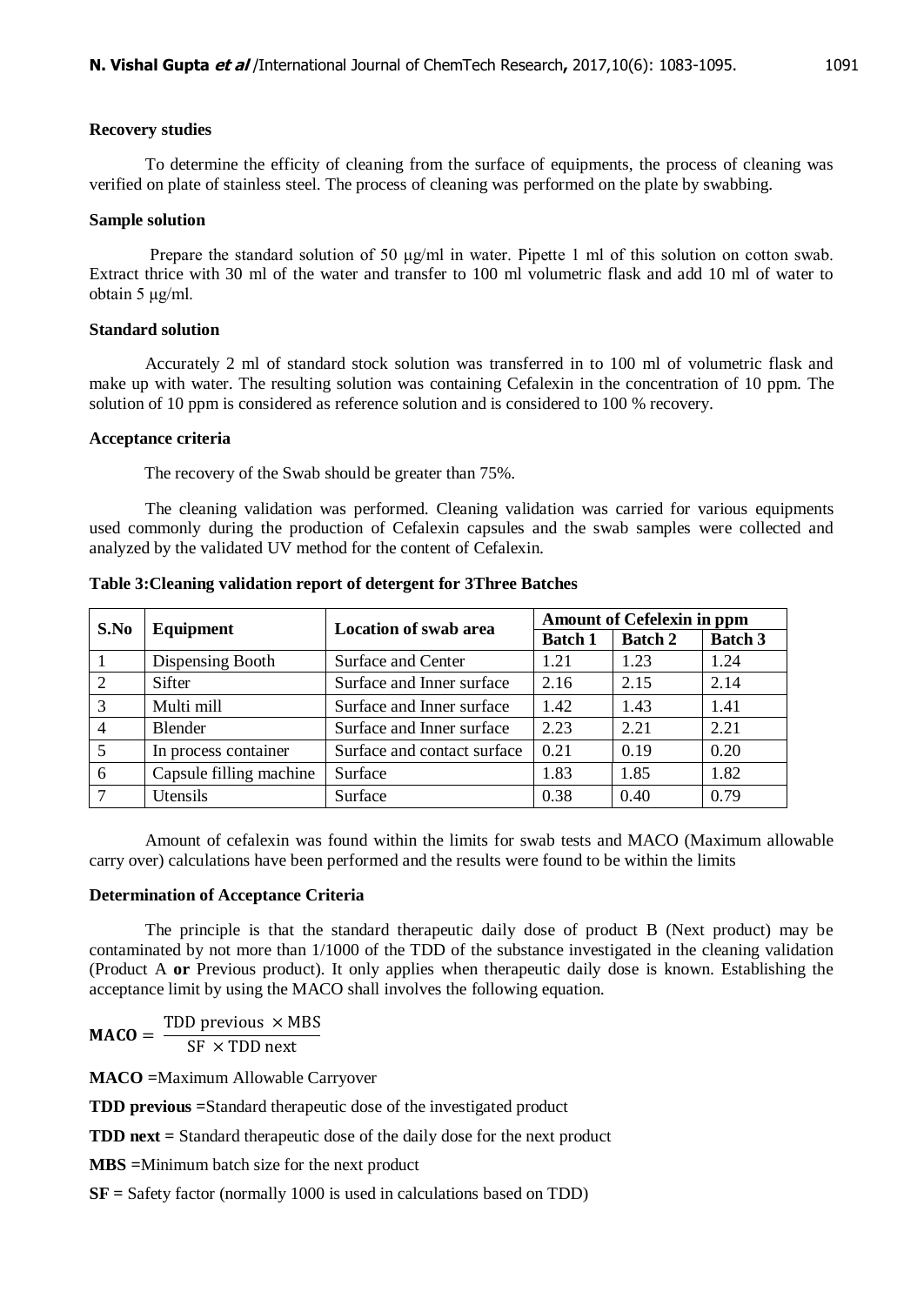| <b>MACO</b> limits for Cefalexin capsules |           |            |          |               |             |        |       |
|-------------------------------------------|-----------|------------|----------|---------------|-------------|--------|-------|
|                                           | Product   | API        | Lable    | Max dose (No  | Therapeutic | Minium | batch |
|                                           |           |            | claim    | of            | daily dose  | size   |       |
|                                           |           |            |          | Capsules/day) |             |        |       |
| Previous                                  | Product A | Cefalexin  | $500$ mg | 8             | 1500 mg     | 5000   |       |
| product                                   |           |            |          |               |             |        |       |
| Next product                              | Product B | Cefuroxime | $500$ mg | ↵             | $500$ mg    | 3000   |       |
|                                           |           | Axetile    |          |               |             |        |       |

# **Table 4: MACO limits for Cefiexin**

# **MACO calculation**

According to the company MACO can be calculated based on the 10 ppm criteria

 $\mathbf{1}$ R T  $R = 10$  mg of active ingredient of product A/kg  $S =$  Minimum batch size of product B (85kg)  $T =$  Common surface area between product A and product B  $U =$  Swab area (10 cm<sup>2</sup>)  $\mathbf{1}$  $\mathbf{1}$  $\overline{c}$ 

**Acceptance limit**: Not more than 28.76 µg of Cefalexin in next batch

**Total Microbial Count**: It was carried out by using soya bean casein digest agar media.

# **Cleaning Method Validation by UV Spectrometry**

# **Determination of wavelength maxima**

Working standard solution of the drug was scanned in the UV range of 200 to 400 nm, using water. The peak obtained was noted and the peak having highest absorbance was taken as wavelength maxima.

# **Report**

The wavelength having maximum absorbance of Cefalexin was found to be 262 nm.

# **Limit of detection and quantitation**

Absorbance of working standard solution of Cefalexin was taken at 262 nm by using water

# **Report**

The Limit of detection and the limit of quantification were calculated for Cefalexin by visualization method.

- The limit of quantification is found to be 10  $\mu$ g/ml.<br>The limit of detection is found to be 0.1  $\mu$ g/ml
- The limit of detection is found to be 0.1 μg/ml.

# **Accuracy**

Absorbance readings in concentration of 80 %, 90 %, 100 %, 110 % and 120 % of Cefalexin was taken at 262 nm by using the water across the range of 5 μg/ml

10 μg/ml and 15 μg/ml (5 to 15 μg/ml of average limit which is 10 μg/ml)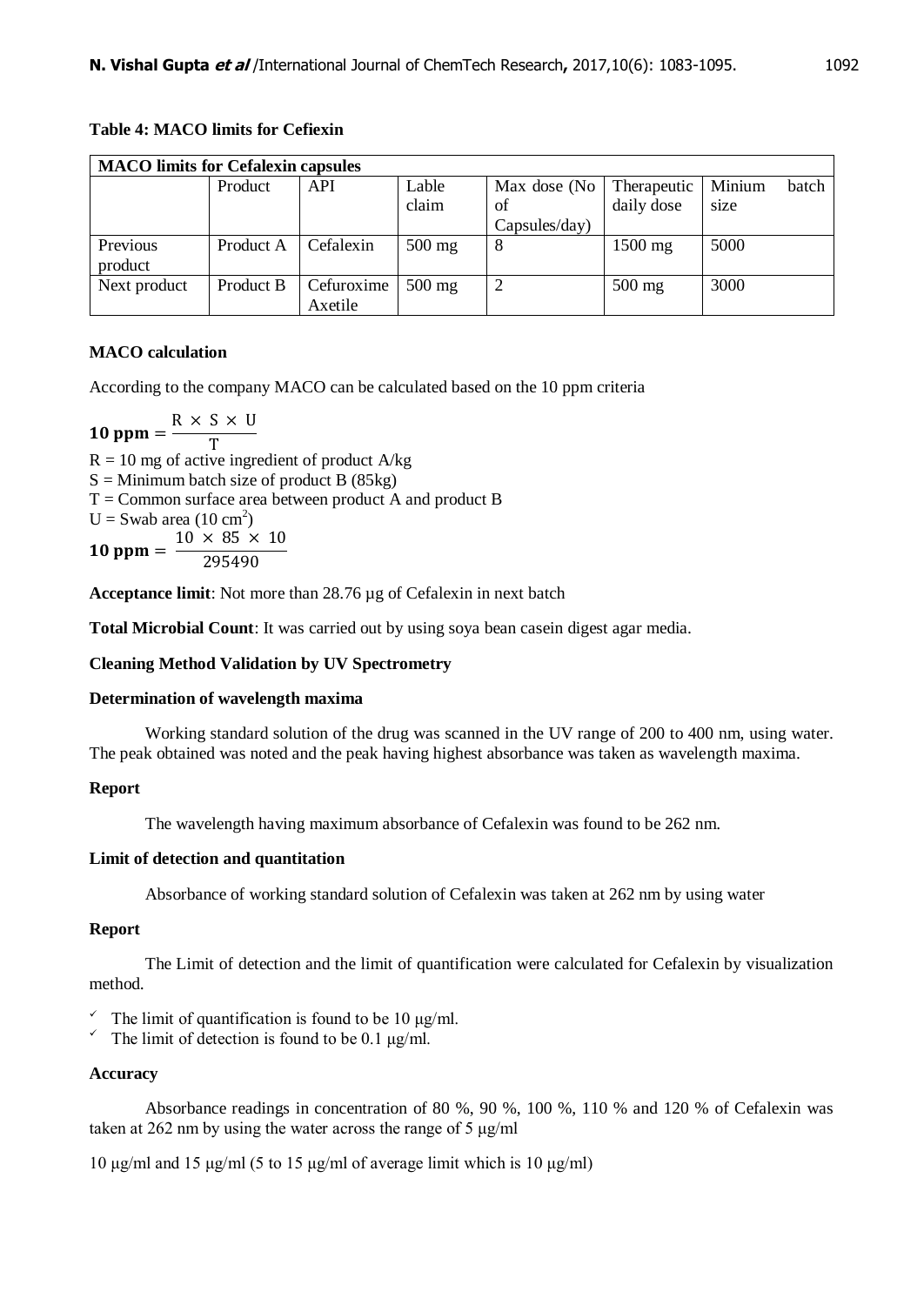#### **Precision**

Absorbance of samples of Cefalexin was taken at 262 nm by using water

# **Linearity determination**

Five replicates of different concentration were studied. Absorbance of Linearity solutions of Cefalexin was measured at 262nm.

**Acceptance Criteria:** Correlation co-efficient should not be less than 0.999

#### **Report**

The linearity was found over a concentration range of 10 to 50  $\mu$ g/ml at 262 nm, the correlation coefficient was found to be 0.999.

# **Recovery studies**

The maximum absorbance of both standard and sample solution as given in each stage was measured at 262 nm using water as blank. Accordingly amount of analyte was calculated

#### **Summary Table for Acceptance Criteria & Results**

|                                                                                                                        | Acceptance criteria                                                                                                   | <b>Results</b>                                                             |  |
|------------------------------------------------------------------------------------------------------------------------|-----------------------------------------------------------------------------------------------------------------------|----------------------------------------------------------------------------|--|
| Accuracy                                                                                                               | Recovery from all level should<br>bebetween 98% to 102%                                                               | The RSD for all<br>activeing<br>redients were found to<br>bewithin 1%      |  |
| Precision                                                                                                              | RSD of 6 determinations should<br>nothe<br>more than 2%                                                               | The RSD for all<br>activeing<br>redients were found to<br>bewithin 1%      |  |
| limit<br>of<br>To determine<br>the<br>Limit of<br>detectable<br>Detection<br>Limit                                     |                                                                                                                       | The LOD is found to be<br>$0.1$ mcg/ml                                     |  |
| Limit of<br>Quantification                                                                                             | To determine the limit of<br>Quantification concentration                                                             | The LOQ is found to be<br>$0.1$ mcg/ml                                     |  |
| Linearity                                                                                                              | The correlation coefficient and<br>Regression coefficient should<br>not<br>less than 0.99 ( $R^2 = \frac{1}{2}$ 0.99) | The correlation coefficient is more<br>than 0.99 for all the Concentration |  |
| <b>Recovery Studies</b><br>$\bullet$<br>Recovery from Swab<br>Recovery from Plates<br>$\bullet$<br>Recovery from Rinse | The recovery of the Rinse,<br>Spiked<br>plates & Swab should be<br>greater<br>than 75%                                | The recovery of the swab was<br>more than 80%                              |  |

# **Result of Cleaning Validation of Cefalexin**

The cleaning validation was performed at the Pharmaceutical Products manufacturing company Medreich limited, Hyderabad. Cleaning validation was carried for various equipments used commonly during the production of Cefalexin capsules. Swab samples were collected and analyzed by the validated UV method for the content of Cefalexin.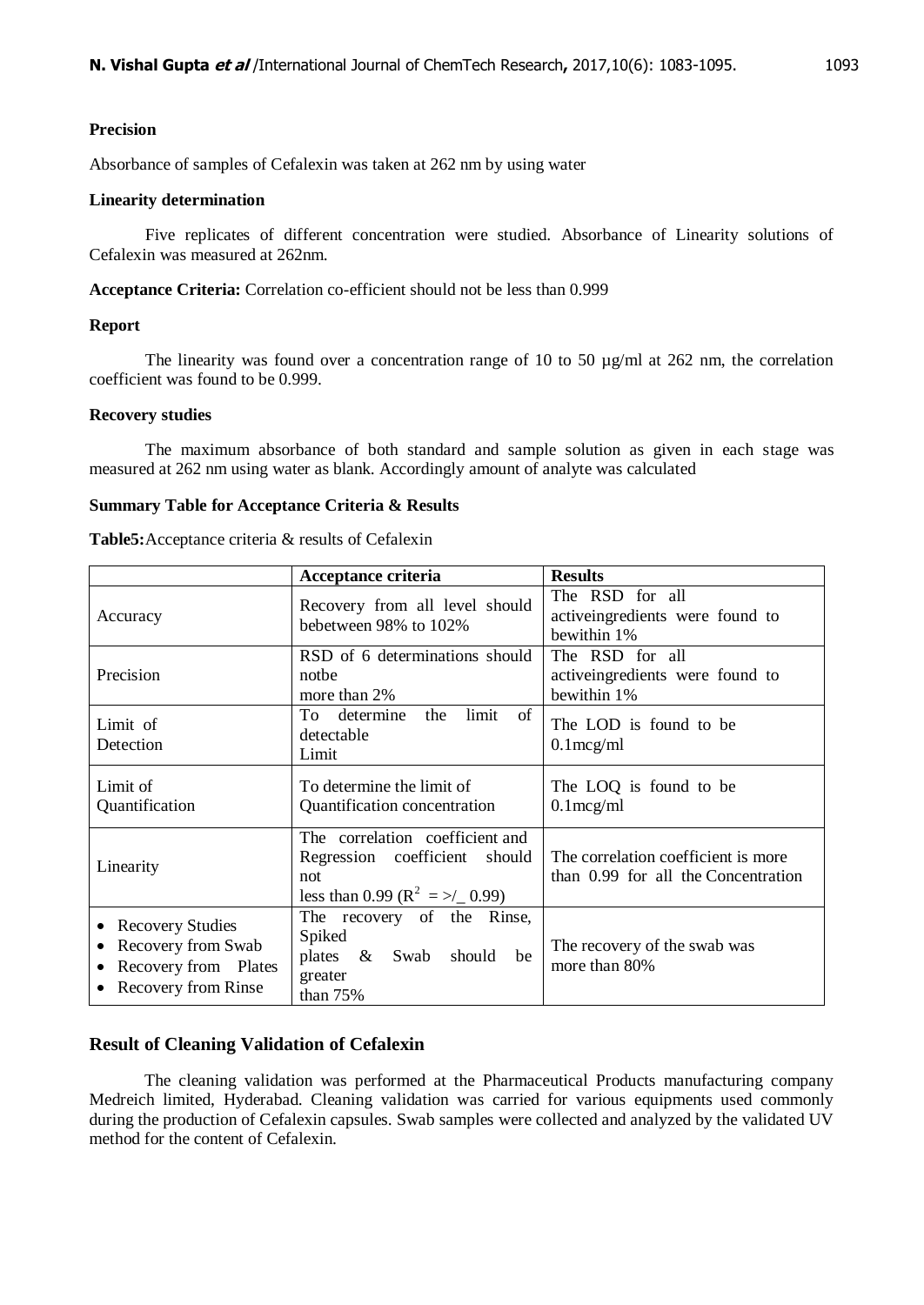|                       | <b>Location of</b><br>swab area | <b>Amount</b><br><b>of</b><br>cefalexin(ppm) | <b>Amount</b><br>of<br>Cephalexin(ppm) | <b>Amount</b><br>of<br>cefalexin(ppm) |
|-----------------------|---------------------------------|----------------------------------------------|----------------------------------------|---------------------------------------|
|                       |                                 | batch -1                                     | batch -2                               | batch -3                              |
|                       | Surface                         | 1.31                                         | 0.23                                   | 0.22                                  |
|                       | Surface                         | 0.86                                         | $\overline{0.10}$                      | 0.23                                  |
| Equipment             | Left                            | 1.02                                         | 0.18                                   | 0.63                                  |
|                       | Right                           | 1.27                                         | 0.16                                   | 0.71                                  |
|                       | Center                          | 1.02                                         | 0.15                                   | 0.84                                  |
|                       | Surface                         | 1.14                                         | 0.14                                   | 0.12                                  |
|                       | Surface                         | 0.84                                         | 1.92                                   | 1.09                                  |
|                       | Surface                         | 0.84                                         | 1.92                                   | 1.92                                  |
|                       | Surface                         | 1.46                                         | 2.51                                   | 2.30                                  |
|                       | <b>InnerSurface</b>             | 1.34                                         | 2.38                                   | 1.38                                  |
|                       | <b>InnerSurface</b>             | 1.38                                         | 1.17                                   | 1.07                                  |
| Vibro sifter          | <b>InnerSurface</b>             | 1.30                                         | 1.71                                   | 1.51                                  |
|                       | <b>InnerSurface</b>             | 1.21                                         | 1.92                                   | 1.22                                  |
|                       | Surface                         | 1.68                                         | 1.92                                   | 1.89                                  |
| Octagonal blender     | <b>InnerSurface</b>             | 1.59                                         | 1.75                                   | 1.76                                  |
|                       | ContactSurface                  | $\mathbf{1}$                                 | $\mathbf{1}$                           | $\mathbf{1}$                          |
|                       | Surface                         | $\mathbf{1}$                                 | $\mathbf{1}$                           | $\mathbf{1}$                          |
| Capsule filling       | InnerSurface                    | $\mathbf{1}$                                 | 1                                      | $\mathbf{1}$                          |
| Machine               | Surface                         | $\mathbf{1}$                                 | 1                                      | $\mathbf{1}$                          |
|                       | <b>InnerSurface</b>             | $\mathbf{1}$                                 | $\mathbf{1}$                           | $\mathbf{1}$                          |
|                       | Surface                         | $\mathbf{1}$                                 | 1                                      | $\mathbf{1}$                          |
| In                    | Surface                         | $\mathbf{1}$                                 | 1                                      | $\mathbf{1}$                          |
| process<br>containers | Surface                         | $\mathbf{1}$                                 | $\mathbf{1}$                           | $\mathbf{1}$                          |
|                       | Surface                         | $\mathbf{1}$                                 | $\overline{c}$                         | $\mathbf{1}$                          |
| Utensils              | Surface                         | $\mathbf{1}$                                 | $\mathbf{1}$                           | $\mathbf{1}$                          |

**Table 6: Summarised results for cleaning validation batches**

# **Summary & Conclusion**

The conclusion drawn from the study indicates that the standard operating Procedures adopted for cleaning of the equipment and area are effective and consistent to reduce the level of cross contamination by active Pharmaceutical Ingredient (API), cleaning agent and bio load left over after cleaning to predetermined level of acceptance. This means that the next product can be manufactured in the equipment with no risk of contamination.

# **References**

- 1. United States Food and Drug Administration (USFDA). General Principles of Validation, Centre for Drug Evaluation and Research (CDER), Rockville: MD; Jan.2011.
- 2. Potdar M.A., Pharmaceutical quality assurance, 2nd ed., Niraliprakashan, 2007: 8.23-8.24.
- 3. KrullandM and Swartz. Cleaning validation as the process of assuring no cross contamination, Validation Viewpoint LCGC.1998: 1016-19.
- 4. Active Pharmaceutical Ingredients Committee,Guidelines to cleaning validation in active pharmaceutical ingredient manufacturing plants, [Internet]; 1999 [Cited 2012 July 5]. Available from http://apic.cefic.org/pub/4cleaningval9909.
- 5. Queralt M. and Garcia E.M.Points to consider for cleaning validation, technical report 29.J Pharm SciTech. 1998: 52: 6.